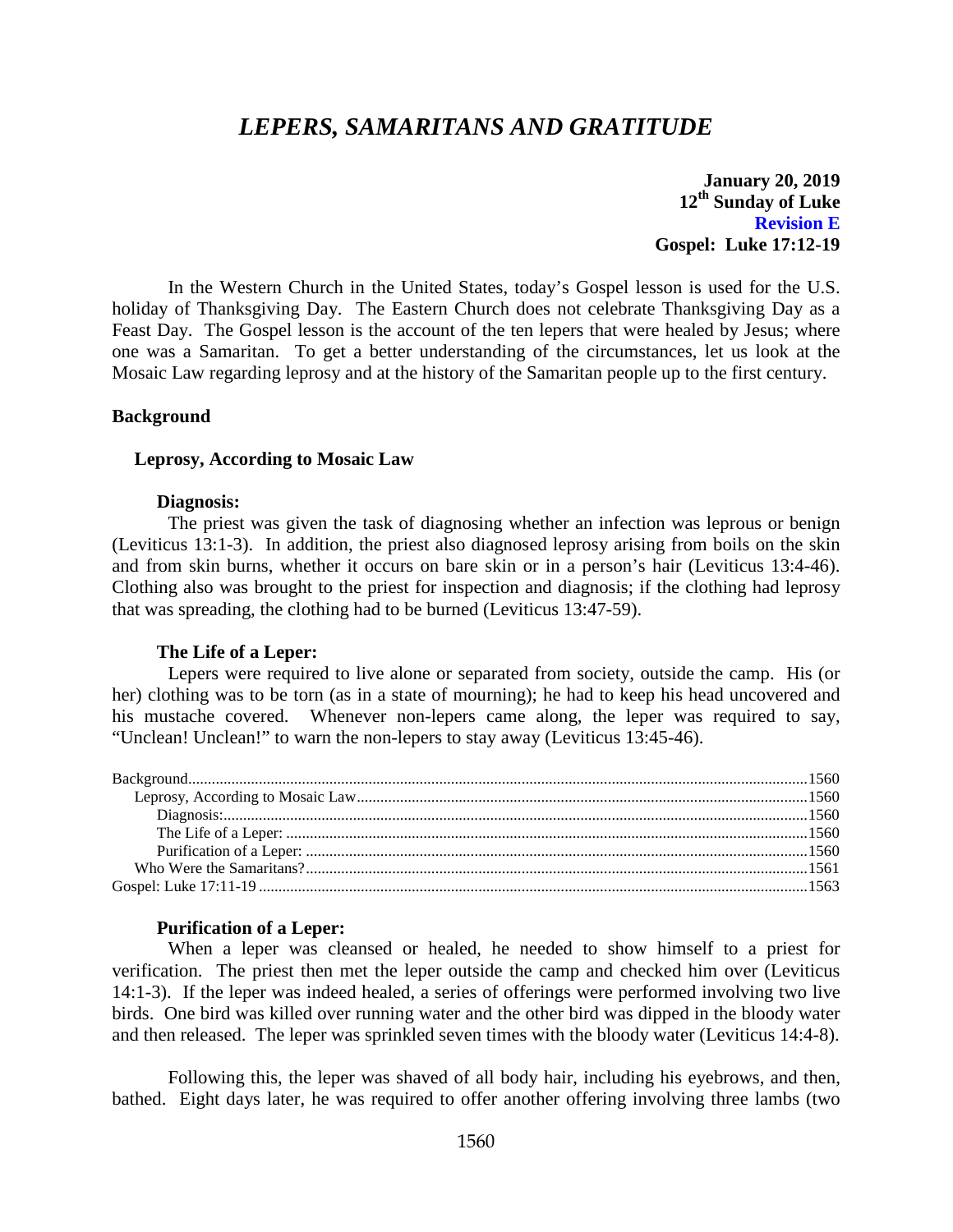males, one ewe) plus flour and oil. Only after all this could the leper return to normal society (Leviticus 14:9-32).

## <span id="page-1-0"></span>**Who Were the Samaritans?**

Samaria was part of the Northern Kingdom that was led into captivity by the Assyrians in the 8<sup>th</sup> Century BC. The ten tribes representing the Northern Kingdom had been given to Jeroboam, Solomon's servant, because of idolatry in Jerusalem (1 Kings 11:26-36). Jeroboam, Copyright © Mark Kern 2014

in turn, made two golden calves saying that these were the ones that brought Israel out of Egypt (1 Kings 12:26-29). Archaeological research suggests that these golden calves were intended as supports for the invisible Presence of the Lord. Baal, for example, was commonly portrayed in  $8<sup>th</sup>$  to 10<sup>th</sup> Century BC iconography as enthroned on the back of a bull or other animal.

The Samaritan people initially were Jews of the ten tribes, but the Assyrian conquerors sent bands of people from other nations into that area in the  $7<sup>th</sup>$  and  $8<sup>th</sup>$  Centuries BC to make up for Jews taken away captive. As the people of that area intermarried, the Samaritans came to be racially mixed. However, the Pentateuch (the five books of Moses representing the Law) was well known in Samaria. Jeroboam tried to copy the worship in Jerusalem (1 Kings 12:32) in at least some aspects. People in the Northern Kingdom were familiar with the Ark of the Covenant due to its resting place at Shiloh (located within the borders of the Northern Kingdom) prior to Solomon's Temple.

By the time of Ezra (c. 520 BC), the residents of Samaria were referred to as the enemies of the reconstruction (Ezra 4:1-2). The Samaritans claimed to be seeking the same God as the Southern Kingdom, but Zerubbabel and Ezra didn't buy it.

In about 409 BC, Manasseh, the brother of Jaddua the high priest, was expelled from the Southern Kingdom by Nehemiah for an unlawful marriage to a foreign woman. Manasseh's wealthy father-in-law, Sanballat, obtained permission from Darius, the last Persian king, to build a temple on Mt. Gerizim very much like the temple in Jerusalem. Sanballat then set his son-inlaw, Manasseh, up as high priest on Mt. Gerizim and persuaded other priests in Jerusalem with foreign wives to join him<sup>[1](#page-1-1)</sup>. [Leviticus 21 required the high priest to avoid foreign wives, but not specifically the other priests. In Ezra 10:9-19 this injunction was extended to all the priests].

Thus, the Samaritans imitated the worship in Jerusalem. When persecution came, however, the worship of Mt. Gerizim changed. For example, in about 167 BC, Antiochus captured Jerusalem, pillaged the Temple and offered swine on the altar. Judas Maccabaeus then led a revolt to drive out Antiochus and purify the Temple. Before the Maccabee revolt, the Samaritans sent envoys to Antiochus (a Greek) offering to change the name of their Temple to the Temple of Jupiter and claiming that they were Persians, not Jews (thus hoping Antiochus would not pillage their Temple also). This merely added to the disgust the Jews in Jerusalem had for the worship on Mt. Gerizim<sup>[2](#page-1-2)</sup>.

<span id="page-1-1"></span><sup>&</sup>lt;sup>1</sup> For more details, see Josephus, Antiquities of the Jews, Book xi. <sup>2</sup> For more details, see Josephus, Antiquities of the Jews, xii, 5.

<span id="page-1-2"></span>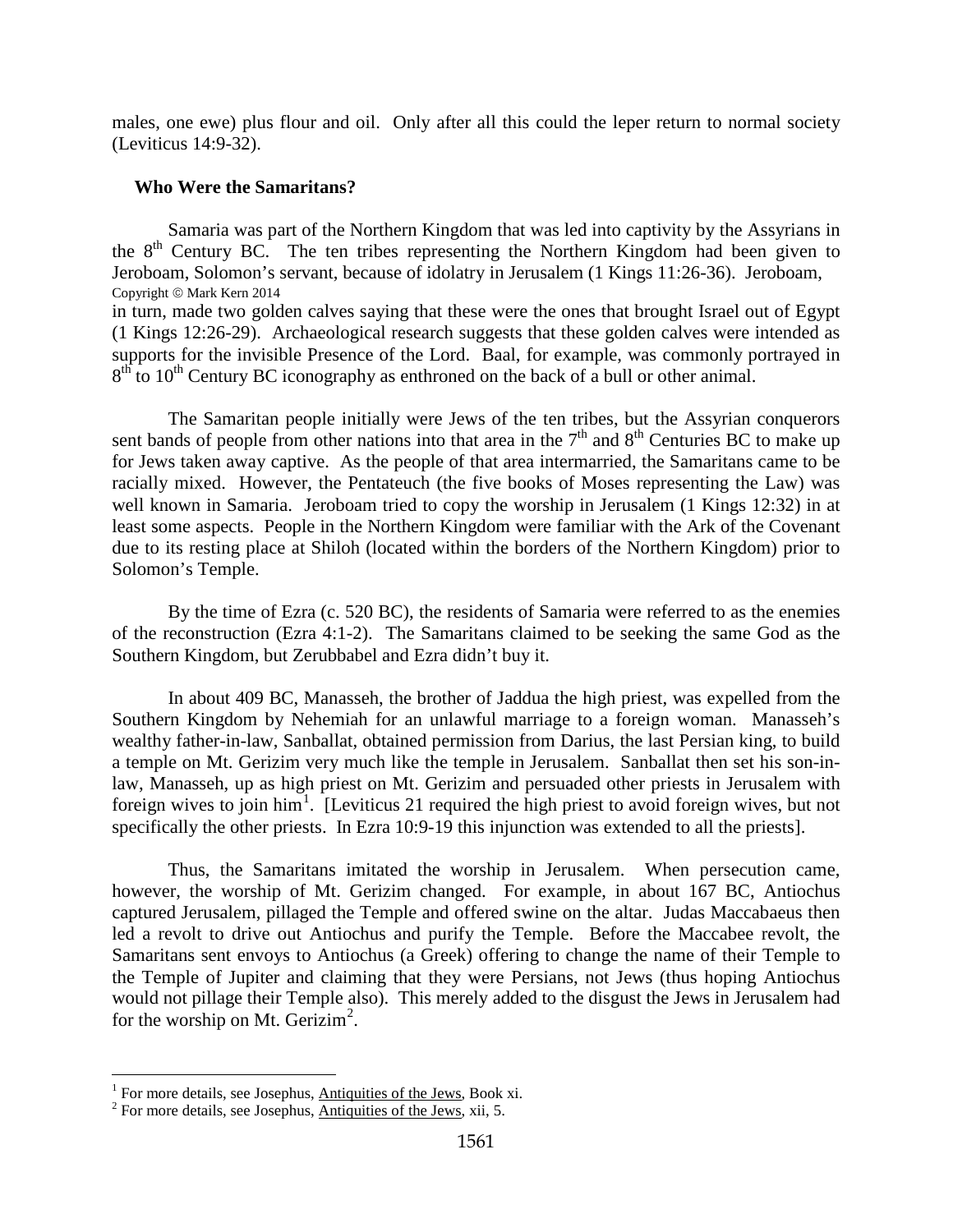By 125 BC, Josephus stated<sup>[3](#page-2-0)</sup> that the Temple on Mt. Gerizim had fallen into disuse and was deserted. Shortly thereafter, Hyrcanus came through with his army and demolished Samaria and the Temple on Mt. Gerizim.

Later during the time of the Maccabees (167 to 63 BC), the Temple on Mt. Gerizim was rebuilt. Since the Maccabees controlled Samaria during this time, the Samaritans developed a zealous devotion to the Jewish Law. During the reign of Herod I, Samaria was refortified as a city and a great Temple was constructed within the city walls. Mt. Gerizim, five miles to the Southeast of Samaria, continued to be considered a sacred place<sup>[4](#page-2-1)</sup>.

Mt. Gerizim and the adjacent peak of Mt Ebal were both about 2500 ft. high and located in the center of Israel. Together they formed a part of an unusual liturgy performed by Joshua at the time of the Conquest (Deuteronomy 27:12-25, Joshua 8:30-35).

On Mt. Ebal the Law was painted on stone as an icon and as a curse for those who refuse to keep it (Deuteronomy 27:2-4). Cyprian stated<sup>[5](#page-2-2)</sup> that the stones on which the Law was written represent Christ, the Lawgiver. As references he cited, "Thus says the Lord, Behold, I place on the foundations of Zion a precious stone, elect, chief, a corner stone, honorable; and he who trusts in Him shall not be confounded" (Isaiah 28:16). "The stone which the builders rejected, the same is become the head of the corner. This is done by the Lord, and it is wonderful in our eyes. This is the day, which the Lord has made, let us rejoice and be glad in it. O Lord, save therefore, O Lord, direct therefore. Blessed is He who comes in the name of the Lord" (Psalm 118:22-25).

The blessings and the curses were given very dramatic prominence following the Conquest and in a liturgical fashion (Deuteronomy 27:12-26). Since "those who are of faith are blessed with the believing Abraham" (Galatians 3:9), the blessing on Mt. Gerizim represents the blessing Abraham received for loving God and neighbor (Genesis 15:6). Mt. Gerizim continued to stand for holiness to the Samaritans. Photini, the Samaritan woman at the well in Sychar, a town which was at the foot of Mt. Gerizim (John 4:7-9), considered Mt. Gerizim more proper than Jerusalem (John 4: 19-24). On the other hand, "the Law is not made for a righteous person" (1 Timothy 1:9), and "as many as are of the works of the Law are under the curse" (Galatians 3:10, Deuteronomy 27:26). In His answer to Photini regarding Mt. Gerizim, Jesus spoke of true worship in spirit and truth – elsewhere.

The curse on Mt. Ebal represents what those who refuse to love God and neighbor can expect to receive after being reminded by the Law their entire life about what God expects, and yet refusing to obey. Just to show the love of God for His people, Christ Himself became the curse that was proclaimed on Mt. Ebal in becoming sin and taking away the sin of the world (Galatians 3:13, 2 Corinthians 5:21). Tertullian referred<sup>[6](#page-2-3)</sup> to the blessing and the curse as good and evil. "Behold", says the Lord, "I have set before you good and evil. Choose that which is good. If you cannot because you will not (for that you can if you will He has shown, because He

<span id="page-2-1"></span><span id="page-2-0"></span><sup>&</sup>lt;sup>3</sup> Josephus, Antiquities of the Jews, xiii, 9:1, 10:1-2<br><sup>4</sup> See Josephus, Antiquities of the Jews, xiii, 15:4; xiv, 5:3; xv, 8:5. Also Merrill F. Unger, Ungers Bible Dictionary, Moody Press, Chicago, 1967, p. 960.<br>
<sup>5</sup> Cyprian, <u>Treatises</u> XII, iii, 16.<br>
<sup>6</sup> Tertullian, On Monogamy, xiv.

<span id="page-2-2"></span>

<span id="page-2-3"></span>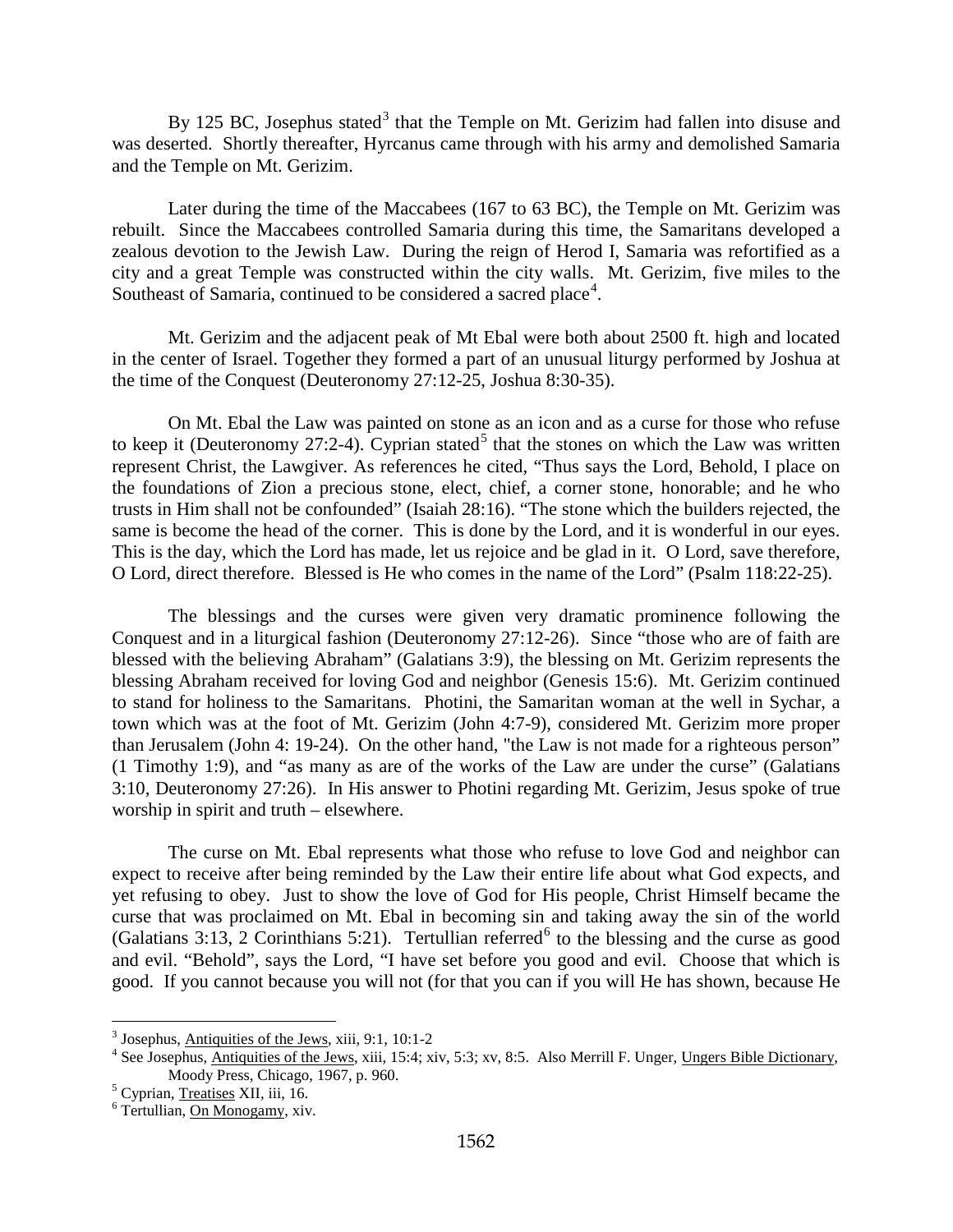has proposed each to your free-will) then you ought to depart from Him whose will you do not do".

Jesus had several other contacts with Samaritans during His three-year public ministry. For example, James and John, the sons of thunder as Jesus called them, (Mark 3:17) proposed calling down fire from heaven on a Samaritan village that did not receive them (Luke 9:51-56) just as Elijah did. That Jesus was in Samaria at all is noteworthy, since Jews usually traveled from Galilee to Jerusalem via the East side of the Jordan so they could avoid all contact with Samaritans.

## <span id="page-3-0"></span>**Gospel: Luke 17:11-19**

 $\overline{a}$ 

In the Gospel lesson, Jesus healed ten lepers at the same time. He told them to go show themselves to the priests, which was what the Mosaic Law required for them to be declared clean and free from leprosy. Then they were healed of their leprosy on the way to show themselves to the priests. Only one leper, a Samaritan, turned back to thank Jesus for healing him of this incurable disease.

Jesus healed the ten lepers in early 30 AD, as He was heading to Jerusalem to be crucified. Three years earlier, He healed a single leper right after He gave the Sermon on the Mount (Matthew 8:1-4).

Per Jesus' custom, he did not go from Galilee to Jerusalem by crossing over to the East side of the Jordan as most Jews did, but went right through Samaria. In one village there were ten lepers, and one was a Samaritan. Perhaps their quarantine and mutual misery drew them together.

Where was this village located, Galilee, Samaria, or Judea? The text doesn't say. Since Jesus referred to the Samaritan as a foreigner or stranger (Luke 17:18), the implication is that the village was in Galilee, perhaps near the border with Samaria. Cyril of Alexandria interprets<sup>[7](#page-3-1)</sup> it this way also.

The lepers seemed to know who Jesus was, yet they kept their distance in obedience to the Mosaic Law. The text doesn't mention them crying out "Unclean! Unclean!" as required by the Mosaic Law, but they probably did this at first. As we do often in the Liturgy, they cried out, "Have mercy on us!" the first thing Jesus said was, "Go show yourselves to the priests." As they went to show themselves to the priests, they were healed. Given that Samaritans were despised by Jews, we can only wonder whether the Samaritan leper could find a priest that would even stoop to look at his condition, never mind perform all the sacrifices required by the Mosaic Law. The Samaritan, perhaps realizing this and knowing that it was a Jew who healed him, returned and glorified God with a *LOUD VOICE*, falling down at Jesus' feet.

When Jesus sent all ten lepers to show themselves to the priests, they still had the leprosy. Since they were cleansed on the way, Jesus expected (and common courtesy would also dictate)

<span id="page-3-1"></span><sup>7</sup> Cyril of Alexandria, Commentary on the Gospel of Luke, Chapter 17, Studion Publishers, 1983, p. **466**.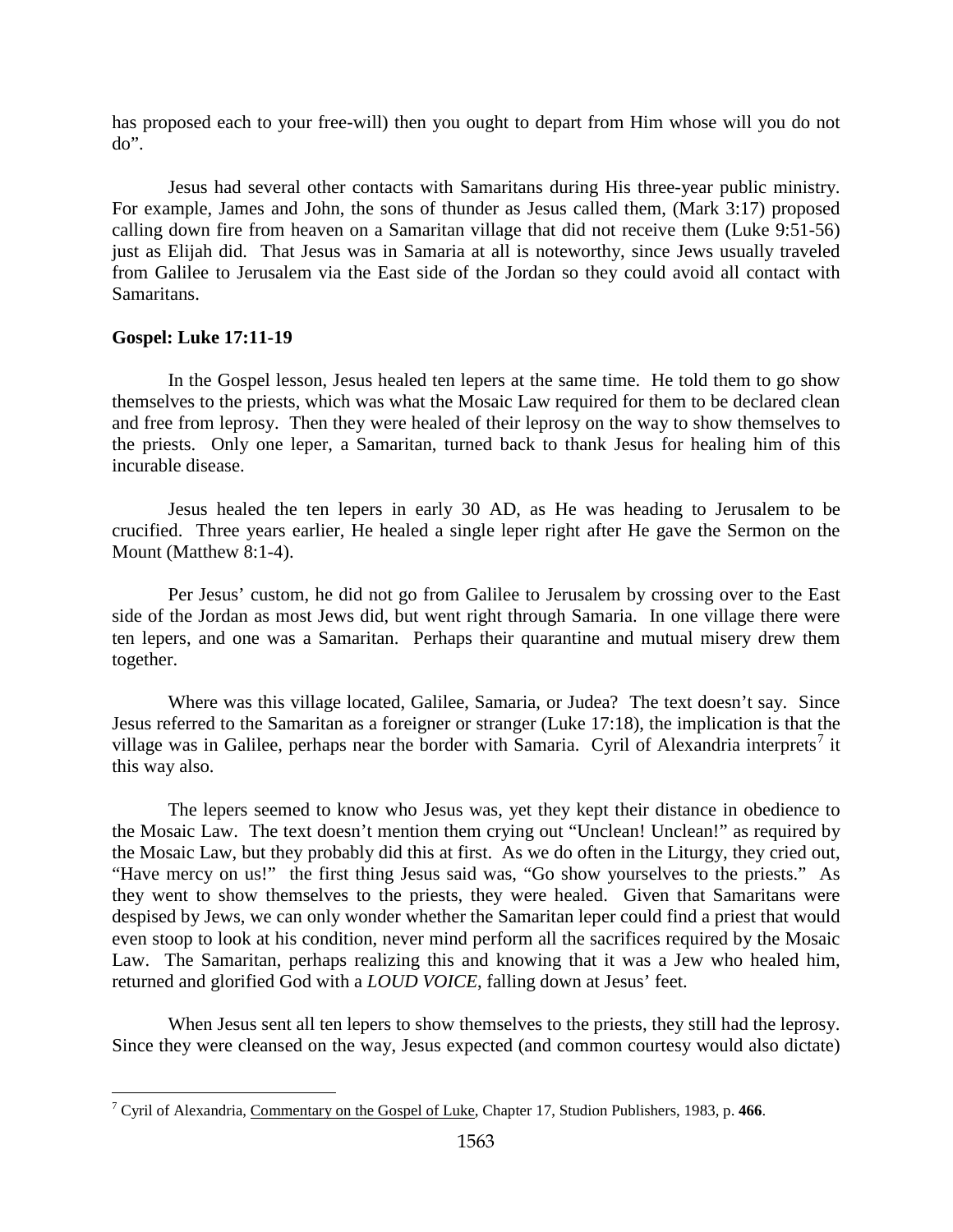that they should return to express their gratitude before going through the eight-day purification required by the Mosaic Law.

Tertullian of Carthage stated $8$  that the Law about lepers had a profound meaning where Christ simply commanded the lepers to show themselves to the priest. No part of this healing was affected in a way different from the Law. His main purpose was to strike at the unbelief of Israel, in that there were many lepers among them. Yet for many hundred years not one had been moved even by so conspicuous an example to call on God who was working in His prophets. Christ Himself inspected them according to the hidden intention of the Law; they were cleansed because they were obedient, and went as the Law required. They recognized the truth that at Jerusalem the Law was to be fulfilled; but Christ was astonished that only one out of the ten was thankful for his release to the divine grace. The Samaritan leper had discovered that it was his duty to render the true oblation to Almighty God — even thanksgiving — in His true temple, and before His true High Priest *Jesus* Christ.

"The Law about lepers had a profound meaning regarding the forms of the disease itself, and of the inspection by the high priest (Leviticus 13-14). The interpretation of this sense it will be our task to ascertain. Christ simply commanded the lepers to show themselves to the priest; 'and as they went, He cleansed them' (Luke  $17:14$ ) — without a touch, without a word, by His silent power and simple will. Christ had been once for all announced as the healer of our sicknesses and sins, and had proved Himself such by His acts. Why did He need to busy Himself with inquiries into the qualities *and details* of cures; why did the Creator need to be summoned to the scrutiny of the Law in the person of Christ? No part of this healing was affected by Him in a way different from the Law, He Himself did it to perfection. Surely the Lord may by Himself, or by His Son, produce after any manner by His servants the prophets, those proofs of His power and might. He said in a preceding chapter, that 'Many lepers were in Israel in the time of Elisha the prophet, and none of them was cleansed except Naaman the Syrian.' (Luke 4:27). The mere number proves nothing tending to the abasement of the Creator in curing only one leper. Who can doubt that many might have been cured by Him who cured one (Matthew 8:1-4) and then ten (Luke 17:12-19)? His main purpose in this declaration was to strike at the unbelief or the pride of Israel, in that there were many lepers among them, and a prophet was not lacking to them for many centuries. Yet not one had been moved even by so conspicuous an example to take himself to God who was working in His prophets. He was Himself the High Priest of God the Father; He inspected them according to the hidden intention of the Law, which signified that Christ was the true distinguisher and extinguisher of the defilements of mankind. However, what was obviously required by the Law He commanded should be done: 'Go, show yourselves to the priests' (Luke 17:14). Yet why this, if He meant to cleanse them first? The interpretation to be found of the passage is that they were cleansed on this account, because they were obedient, and went as the Law required, when they were commanded to go to the priests. Why, however, did He not give such a command to the leper who first returned? Because Elisha did not

<span id="page-4-0"></span><sup>8</sup> Tertullian, Five Books against Marcion, II, iv, 35.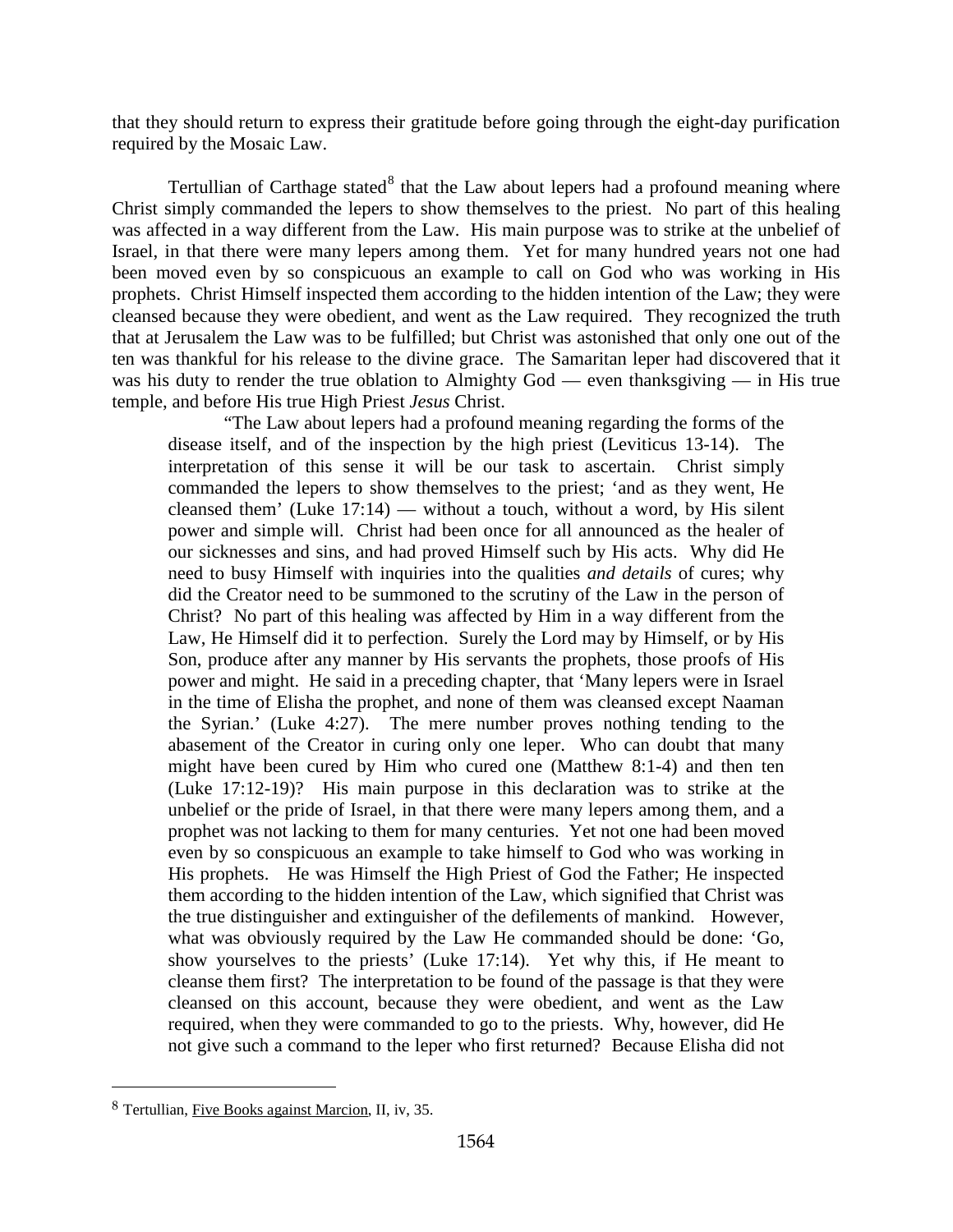do so in the case of Naaman the Syrian; and he was no less the Creator's agent! This is a sufficient answer. But the believer knows that there is a profounder reason. Consider: therefore, the true motives. The miracle was performed in the district of Samaria, to which country also belonged one of the lepers (Luke 17:16). Samaria, however, had revolted from Israel, carrying with it the disaffected ten tribes, which, having been alienated by the prophet Ahijah (1 Kings 11:29-39; 12:15), Jeroboam settled in Samaria. Besides, the Samaritans were always pleased with the mountains and the wells of their ancestors. Thus, in the Gospel of John, the woman of Samaria, when conversing with the Lord at the well, says, 'Sir, I perceive that You are a prophet' (John 4:19), and again, 'Our fathers worshipped on this mountain; but you Jews say, that in Jerusalem is the place where men ought to worship' (John 4:20). Accordingly, He who said, 'Woe to them that set Zion at naught, and that trust in the mountain of Samaria' (Amos 6:1 LXX), granting now to restore that region, purposely requests the men 'to go and show themselves to the priests'. These priests were to be found only there where the temple was; submitting the Samaritan to the Jew, inasmuch as 'salvation was of the Jews' (John 4:22). To the tribe of Judah, indeed, wholly appertained the promised Christ, in order that men might know that at Jerusalem were both the priests and the temple. There also was the womb of religion, and its *living* fountain, not its *mere '*well'. Seeing, therefore, that they recognized the truth that at Jerusalem the Law was to be fulfilled, He healed them, whose salvation was to come of faith (Luke 17:19) not needing the ceremony of the Law. Christ was astonished that only one out of the ten was thankful for his release to the divine grace, He does not command the former leper to offer a gift according to the Law. He had already paid his tribute of gratitude when 'with a loud voice he glorified God' (Luke 17:15); for thus did the Lord will that the Law's requirement should be interpreted. Therefore, it was said to him, 'Arise, go your way. Your faith has made you well' (Luke 17:19). He had discovered that it was his duty to render the true oblation to Almighty God — even thanksgiving — in His true temple, and before His true High Priest *Jesus* Christ. 'The kingdom of God does not come with observation; nor will they say, 'See here!' or 'See there!' For indeed, the kingdom of God is within you' (Luke 17:20-21). Now, who will not interpret the words '*within you'* to mean *in your hand, within your power*, if you hear, and do the commandment of God? If, however, the kingdom of God lies in His commandment, set before your mind Moses on the other side, according to our *antitheses*, and you will find the selfsame view of the case. 'For this commandment which I command you today *is* not *too* mysterious for you, nor *is* it far off. It *is* not in heaven, that you should say, 'Who will ascend into heaven for us and bring it to us, that we may hear it and do it?' Nor *is* it beyond the sea, that you should say, 'Who will go over the sea for us and bring it to us, that we may hear it and do it?' But the word *is* very near you, in your mouth and in your heart, that you may do it' (Deuteronomy 30:11-14). This means, 'Neither in this place nor that place is the kingdom of God; for, behold, it is within you'".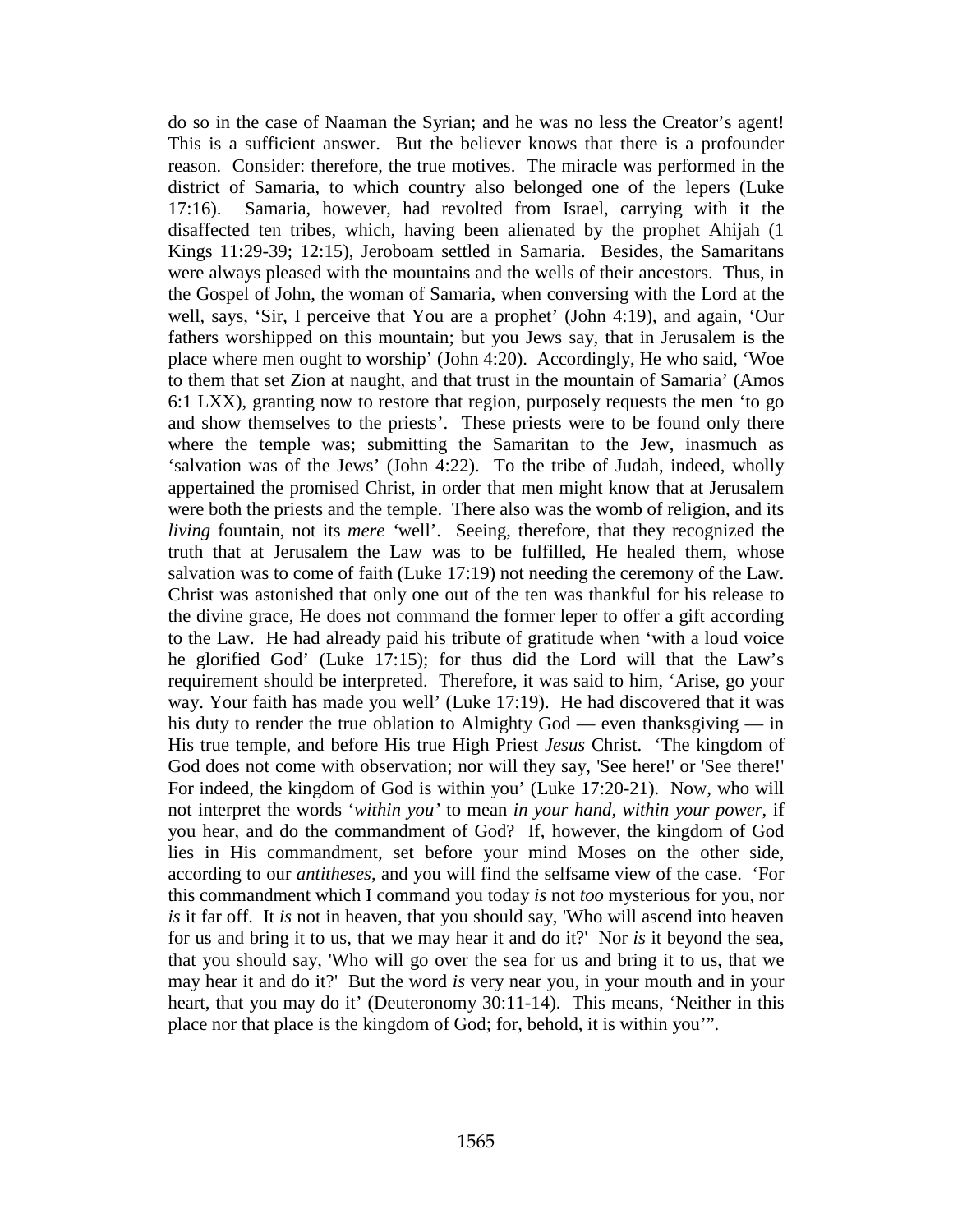John Chrysostom pointed out<sup>[9](#page-6-0)</sup> that the Scribes and Pharisees accused Jesus early in His public ministry of being a Samaritan who has a demon (John 8:48). Therefore, Jesus used Samaritans in some of His parables and miracles as examples of the one who did good, such as the Good Samaritan (Luke 10:30-37), and one of the ten lepers (Luke 17:12-19).

Athanasius of Alexandria stated<sup>[10](#page-6-1)</sup> that Christ loved the one as thankful, but was angry with the others as ungrateful. They thought more of the cure of the leprosy than of Him who healed them. The result was that there was more given to the Samaritan leper than to the rest. Similarly, Paul exhorts all men to this.

"So now, those who keep the Passover like the Jews, the Lord again reproves, as He did those lepers who were cleansed. He loved the one as thankful, but was angry with the others as ungrateful, because they did not acknowledge their Deliverer; they thought more of the cure of the leprosy than of Him who healed them. 'And one of them, when he saw that he was healed, returned, and with a loud voice glorified God, and fell down on *his* face at His feet, giving Him thanks. And he was a Samaritan. 'Jesus answered and said, "Were there not ten cleansed? But where *are* the nine? Were there not any found who returned to give glory to God except this foreigner?"" (Luke 17:15-18). There was more given to him than to the rest; for being cleansed from his leprosy, he heard from the Lord, 'Arise, go your way. Your faith has made you well' (Luke 17:19). For he who gives thanks, and he who glorifies, have kindred feelings, in that they bless their Helper for the benefits they have received. Paul exhorts all men to this, saying, 'therefore glorify God in your body and in your spirit, which are God's' (1 Corinthians 6:20); and the prophet commands, saying, 'Give glory to God' (Jeremiah 13:13). Testimony was borne by Caiaphas (Matthew 26:65) against our Redeemer, and He was set at naught by the Jews, and was condemned by Pilate in those days. Yet exalted exceedingly and most mighty was the voice of the Father which came to Him; 'Then a voice came from heaven, saying, "I have both glorified it and will glorify *it* again"' (John 12:28). For those things which He suffered for our sake have passed away; but those which belong to Him as the Savior remain forever."

John Cassian described<sup>[11](#page-6-2)</sup> the insight of Abbot Paphnutius regarding the free gift of God that brought Israel into the land of promise. It belongs to divine grace to give us opportunities for salvation, prosperous undertakings and victory; but that it is ours to follow up the blessings which God gives us with earnestness. After the reception of any blessing, the grace of God, and the use of free-will both remain, the case of the ten lepers, who were all healed, shows us. When one of them returned thanks, the Lord praised the one, and showed that He was anxious to help even those who were unmindful of His kindness

"The free gift of God is clearly and plainly described in Deuteronomy. 'When the Lord your God brings you into the land which you go to possess, and has cast out many nations before you: the Hittites, the Girgashites, the Amorites, the Canaanites, the Perizzites, the Hivites and the Jebusites, seven nations greater

<span id="page-6-0"></span> <sup>9</sup> John Chrysostom, Homilies on John, XXXI, 2.

<span id="page-6-1"></span><sup>10</sup> Athanasius of Alexandria, Festal Letters, VI, 3.

<span id="page-6-2"></span><sup>11</sup> John Cassian, Conference of Abbot Paphnutius, I, iii, 19.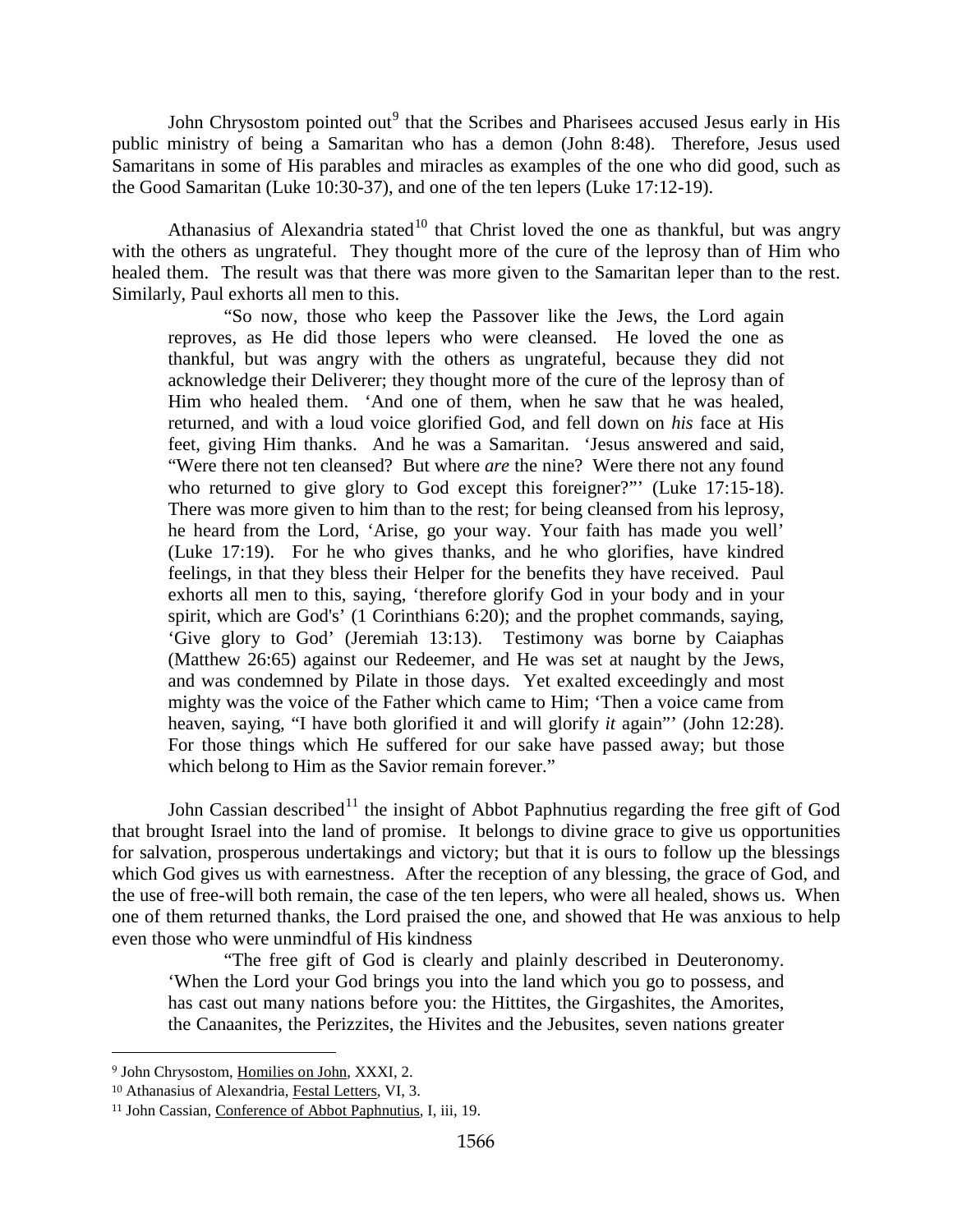and mightier than you. When the Lord your God delivers them over to you, you shall conquer them *and* utterly destroy them. You shall make no covenant with them nor show mercy to them. Nor shall you make marriages with them' (Deuteronomy 7:1-3). So, then Scripture declares that it is the free gift of God that they are brought into the land of promise, that many nations are destroyed before them, that nations more numerous and mightier than the people of Israel are given up into their hands. But whether Israel utterly destroys them, or whether it preserves them alive and spares them, and whether or not it makes a covenant with them, and makes marriages with them or not, it declares lies in their own power. By this testimony we can clearly see what we ought to ascribe to free will, and what to the design and daily assistance of the Lord. It belongs to divine grace to give us opportunities for salvation, prosperous undertakings and victory; but that it is ours to follow up the blessings which God gives us with earnestness or indifference. This same fact we see is plainly taught in the healing of the blind men. For the fact that Jesus passed by them, was a free gift of Divine providence and condescension. But the fact that they cried out was an act of their own faith and belief. 'Then the multitude warned them that they should be quiet; but they cried out all the more, saying, "Have mercy on us, O Lord, Son of David!"" (Matthew 20:31). That they received the sight of their eyes was a gift of Divine pity. But that after the reception of any blessing, the grace of God, and the use of free will both remain, the case of the ten lepers, who were all healed, shows us. For when one of them through goodness of will returned thanks, the Lord looking for the nine, and praising the one, showed that He was ever anxious to help even those who were unmindful of His kindness. For even this is a gift of His visitation; that he receives and commends the grateful one, and looks for and censures those who are thankless."

Athanasius of Alexandria stated<sup>[12](#page-7-0)</sup> that we are encouraged to not quench the Spirit, even though bad and unthankful men persecute the Spirit with unholy deeds. They being without understanding, walk still as in darkness. Jesus Christ, being good and a lover of men, came that He might cast this fire on earth; Paul also, when seized by this fire, revealed it not to flesh and blood. But not such were those nine lepers, who were unthankful to the Lord who healed them. Such men will receive the due reward of their folly.

"Paul, when desirous that the grace of the Spirit given to us should not grow cold, exhorts, saying, 'Do not quench the Spirit' (1 Thessalonians 5:19). For so shall we remain partakers of Christ, if we hold fast to the end the Spirit given at the beginning. Paul didn't say, 'Do not quench;' because the Spirit is placed in the power of men, and is able to allow anything from them. But because bad and unthankful men are such as manifestly wish to quench it, since they, like the impure, persecute the Spirit with unholy deeds. 'For a holy spirit of discipline flees from deceit; and sends away undiscerning reasoning (Wisdom 1:5 LXX). Now they being without understanding, deceitful, and lovers of sin, walk still as in darkness, not having, 'That which was the true Light which gives light to every man coming into the world' (John 1:9). Now a fire such as this laid hold of

<span id="page-7-0"></span> <sup>12</sup> Athanasius of Alexandria, Festal Letters, III, 4.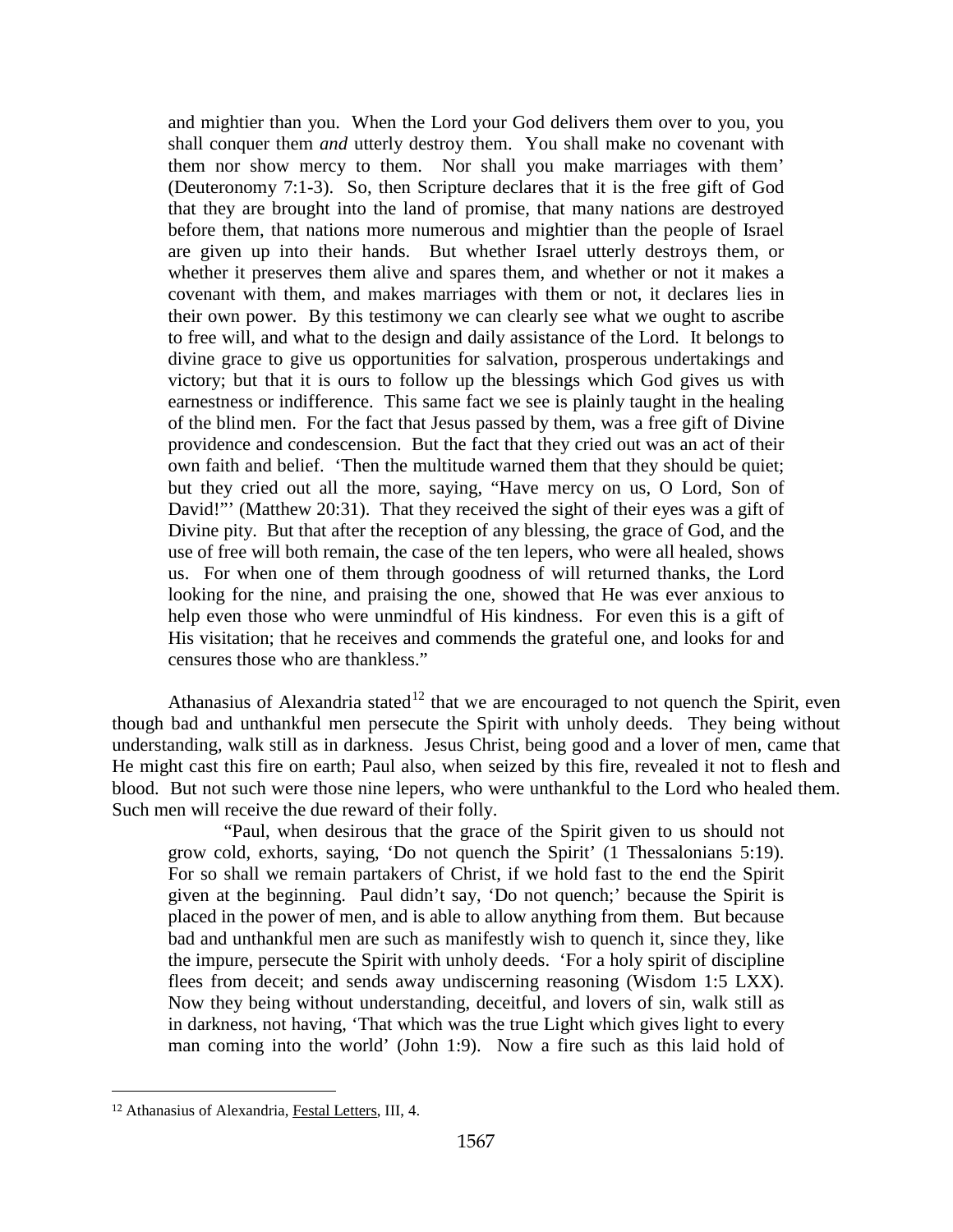Jeremiah the prophet, 'But *His word* was in my heart like a burning fire shut up in my bones; I was weary of holding *it* back, and I could not' (Jeremiah 20:9). And our Lord Jesus Christ, being good and a lover of men, came that He might cast this fire on earth, and said, 'I came to send fire on the earth, and how I wish it were already kindled!' (Luke 12:49). He desired, as He testified in Ezekiel, 'For I have no pleasure in the death of one who dies, says the Lord God. Therefore, turn and live!' (Ezekiel 18:32). So that evil should be entirely consumed in all men, that the soul, being purified, might be able to bring forth fruit; for the word which is sown by Him will be productive, some thirty, some sixty, some a hundredfold (Mark 4:20). Thus, for instance, those who were with Cleopas (Luke 24), although infirm at first from lack of knowledge, yet afterwards were inflamed with the words of the Savior, and brought forth the fruits of the knowledge of Him. Paul also, when seized by this fire, revealed it not to flesh and blood, but having experienced the grace, he became a preacher of the Word. But not such were those nine lepers who were cleansed from their leprosy, and yet were unthankful to the Lord who healed them. Nor Judas, who obtained the lot of an apostle, and was named a disciple of the Lord, but at last, 'while eating bread with the Savior, lifted up his heel against Him, and became a traitor' (Psalm 41:9, John 13:18). But such men have the due reward of their folly, since their expectation will be vain through their ingratitude. For there is no hope for the ungrateful; the last fire, prepared for the devil and his angels, awaits those who have neglected divine light. Such then is the end of the unthankful."

Gregory the Theologian stated<sup>[13](#page-8-0)</sup> that we were full of leprosy; we should not associate with the nine unthankful men. We do not want to break out again with evil ulcers. By our cleansing we have become an object of enmity to the Evil One. While rejoicing and being lifted up above measure by the blessing, we may fall again through pride.

"You were full of leprosy, that shapeless evil, yet you scraped off the evil matter, and received again the Image whole. Show your cleansing to me your Priest, that I may recognize how much more precious it is than the legal one. Do not range yourself with the nine unthankful men, but imitate the tenth (Luke 17:12-19). For although he was a Samaritan, yet he was of better mind than the others. Make certain that you will not break out again with evil ulcers, and find the indisposition of your body hard to heal. Yesterday meanness and avarice were withering your hand; today let liberality and kindness stretch it out (Luke 6:6-10). It is a noble cure for a weak hand to disperse abroad, to give to the poor (Psalm 112:9), to pour out the things which we possess abundantly, till we reach the very bottom. Perhaps this will gush forth food for you, as for the woman of Zarephath (1 Kings 17:8-14). Especially if you happen to be feeding an Elijah, to recognize that it is a good abundance to be needy for the sake of Christ, Who for our sakes became poor. If you were deaf and dumb, let the Word sound (Mark 7:32-35) in your ears, or rather keep Him there, Who hath sounded. Do not shut your ears to the Instruction of the Lord, and to His Counsel, like the deaf cobra to charms (Psalm 58:4-5 LXX). If you are blind and unenlightened, lighten your eyes lest

<span id="page-8-0"></span> <sup>13</sup> Gregory the Theologian, Oration on Holy Baptism, XL, 34.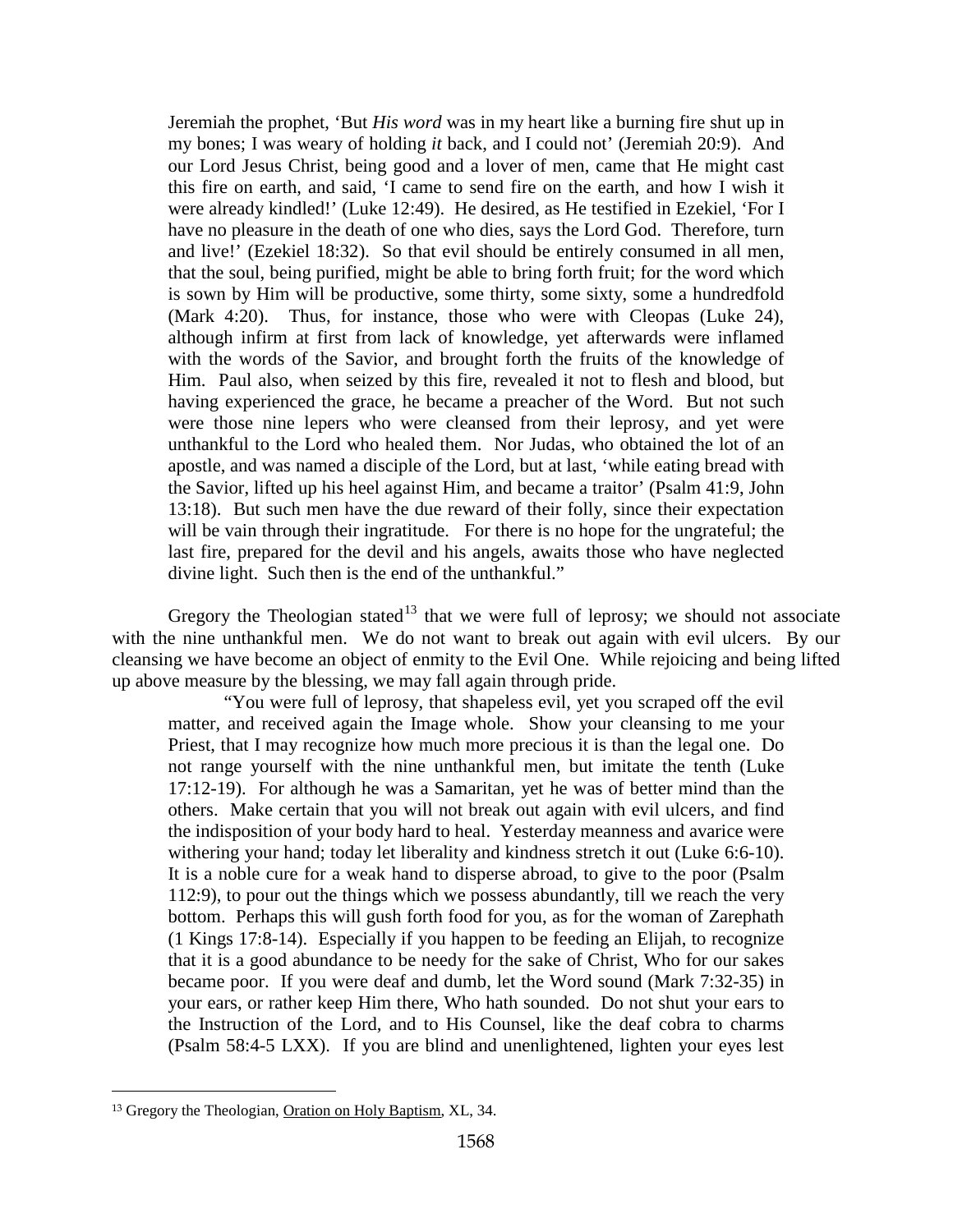you sleep the *sleep of* death (Psalm 13:3 LXX). In God's Light see light (Psalm 36:9 LXX), and in the Spirit of God be enlightened by the Son, That Threefold and Undivided Light. If you receive all the Word, you will bring upon your own soul all the healing powers of Christ, with which separately these individuals were healed. Only don't be ignorant of the measure of grace; don't let the enemy, while you sleep, maliciously sow tares (Matthew 13:25). Take care that as by your cleansing you have become an object of enmity to the Evil One, don't again make yourself an object of pity by sin. Be careful lest, while rejoicing and lifted up above measure by the blessing, you fall again through pride. Be diligent as to your cleansing, 'going up to the valley of weeping to the place which He has appointed' (Psalm 84:6 LXX). Keep with all diligence the remission which you have received as a gift, in order that, while the remission comes from God, the preservation of it may come from yourself also."

Leo the Great, Pope of Rome, wrote<sup>[14](#page-9-0)</sup> that the example of the ten lepers means that we may gain soundness of body but succumb to ungodliness in the process. If we have experienced grave neglect, we need even greater repentance.

"I entreat you, beloved, let those words of the Savior touch your hearts. When by the power of His mercy He had cleansed ten lepers, He said that only one of them all had returned to give thanks (Luke 17:18). This means without doubt that, though the ungrateful ones had gained soundness of body, yet their failure in this godly duty arose from ungodliness of heart. Therefore, dearlybeloved, that this brand of ingratitude may not be applied to you, return to the Lord, remembering the marvels which He has granted to be performed among us. Do not ascribe our release as the ungodly suppose, to the influences of the stars, but to the unspeakable mercy of Almighty God. He has granted the softening of the hearts of raging barbarians; go to the commemoration of so great a benefit with all the vigor of faith. Grave neglect must be atoned for by yet greater tokens of repentance. Let us use the Mercy of Him, Who has spared us, to our own amendment. Let the blessed Peter and all the saints, who have always been near us in many afflictions, grant aid to our entreaties for you to the merciful God, through Jesus Christ our LORD. Amen."

The healing process here can be summarized by three words: cleansed (Luke 17:14), healed (Luke 17:15) and made well (Luke 17:19). The nine were cleansed and healed but not made well because they forgot to express their gratitude. They were satisfied too early with too little. From this we understand that faith and thanksgiving have a connection, where faith is the substance of things hoped for (Hebrews 11:1). The substance is baptism and its results.

The Greek word translated "made well" (Greek *sozo*) is translated almost everywhere else in the New Testament as "saved". For example:

- "Praising God and having favor with all the people. And the Lord added to the church daily those who were being saved" (Acts 2:47).
- "Nor is there salvation in any other, for there is no other name under heaven given among men by which we must be saved" (Acts 4:12).

<span id="page-9-0"></span> <sup>14</sup> Leo the Great, Sermons, 84, 2.